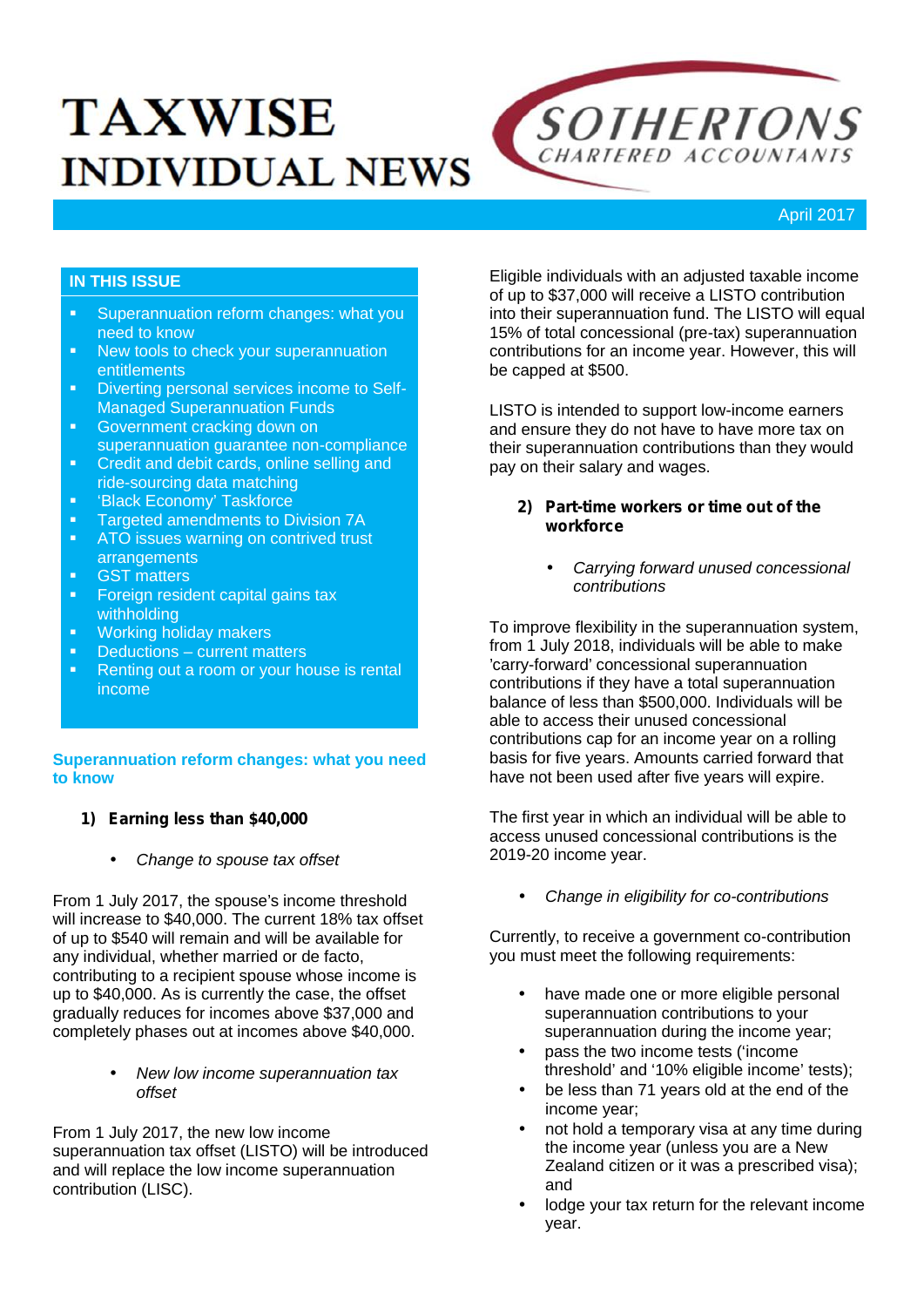From 1 July 2017, in addition to the above requirements:

- vou must have a total superannuation balance of less than the transfer balance cap (\$1.6 million for the 2017-18 income year) at the end of the previous income year; and
- you must not have contributed more than your non-concessional contributions cap.

## *3) Making extra contributions to your superannuation*

 *Changes to personal superannuation contributions deductions*

From 1 July 2017, all individuals under age 75 will be able to claim a deduction for personal contributions they make to their superannuation funds. Currently only individuals who derive less than 10% of their income from employment can claim this tax deduction. However, this condition is being removed to bring more flexibility into the superannuation system and allow more people to utilise their concessional contributions cap. Note that all the other conditions are remaining.

Individuals will have to lodge a notice of their intention to claim the deduction with their superannuation provider should they wish to claim this deduction. Generally, this notice will need to be lodged before lodging your income tax return. You can choose how much of your personal superannuation contribution to claim a deduction for.

Note that these amounts count towards an individual's concessional contributions cap and will be subject to 15% contributions tax in the fund.

Certain untaxed and defined benefit superannuation funds will be prescribed, meaning members will not be eligible to claim a deduction for contributions to these funds. If a member of a prescribed fund wishes to claim a deduction, they may choose to make a personal contribution to another superannuation fund. Therefore, should you intend to make extra personal contributions, you will have to consider if your fund can receive them.

Note also that the government announced that it will retain the work test for individuals aged 65 to 74.

 *Change to the concessional (pre-tax) contributions cap*

From 1 July 2017, the concessional contributions cap is \$25,000 for everyone. Prior to this, it was \$35,000 for people 49 years and older at the end

of the previous income year and \$30,000 for everyone else. The new cap will be indexed in line with average weekly ordinary time earnings (AWOTE), in increments of \$2,500 (rounded down).

- $\triangleright$  Before 30 June 2017: If you would like to make extra concessional contributions, check how much concessional contributions have been made on your behalf to all your super funds since 1 July 2016, first estimate the amount of contributions that will be made on your behalf (eg by your employer) before 30 June 2017 or through an existing salary sacrifice arrangement, then work out the gap between these amounts and the amount of concessional cap that is relevant to you that remains before you make additional concessional contributions.
- $\triangleright$  After 1 July 2017: If you would like to make extra concessional contributions, ensure that your concessional contributions made throughout the year from yourself, made on your behalf or through a salary sacrifice arrangement do not exceed \$25,000.
- *Change to non-concessional (post-tax) contributions cap*

From 1 July 2017, the annual non-concessional contributions cap will be reduced from \$180,000 to \$100,000 per year. This will remain available to individuals between 65 and 74 years old if they meet the work test. The cap is set at four times the concessional contributions cap (ie 4 x \$25,000) and will be indexed in line with the concessional contributions cap.

In addition, from 1 July 2017, your non concessional contributions cap will be nil for the income year if you have a total superannuation balance greater than or equal to the general transfer balance cap (which is \$1.6 million for the 2017-18 income year) at the end of June of the previous income year. In this case, if you make non-concessional contributions in that year, they will be treated as 'excess non-concessional contributions' and taxed at a much higher rate.

There is a 'bring-forward' arrangement for individuals under 65, who may be able to make non-concessional contributions of up to three times the annual non-concessional contributions cap in a single year by bringing forward the non concessional contributions cap for a two- or three-year period. If eligible, when you make contributions greater than the annual cap, you automatically gain access to future-year caps.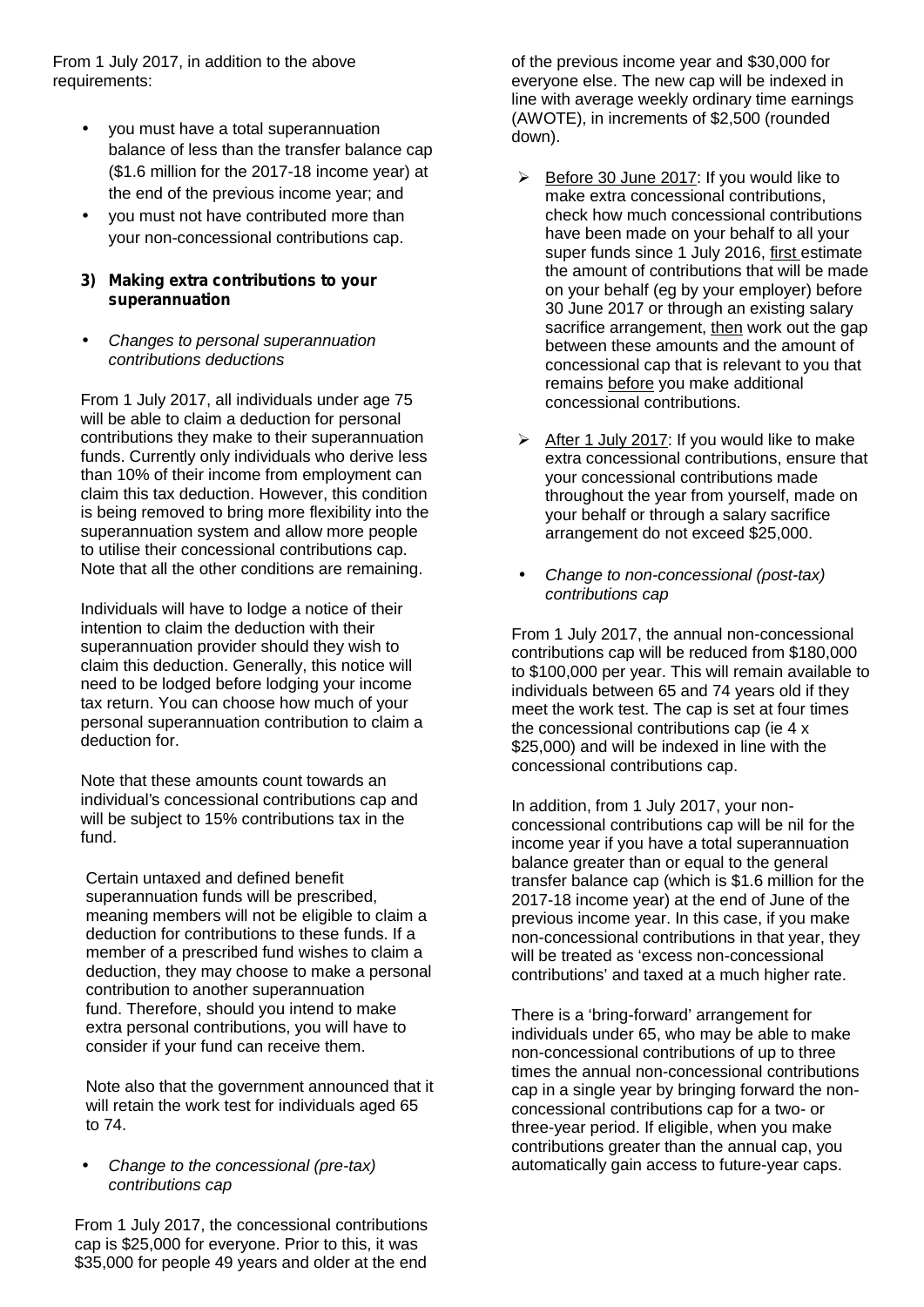From 1 July 2017, the non-concessional contributions cap amount you can bring forward, and whether you have a two or three-year bringforward period, will depend on your total superannuation balance at the end of June of the previous income year.

For 2017-18, to access the non-concessional bring-forward arrangement:

- you must be under 65 years of age for one day during the triggering year (the first year); and
- you must have a total superannuation balance of less than \$1.5 million.

The remaining cap amount for years two or three of a bring-forward arrangement is reduced to nil for an income year if your total superannuation balance is greater than or equal to the general transfer cap at the end of the previous income year.

# *4) Earning close to or over \$250,000*

*Change to Division 293 income threshold*

Currently, individuals with income and concessional superannuation contributions greater than \$300,000 will trigger a Division 293 assessment.

From 1 July 2017, the government will lower the Division 293 income threshold to \$250,000. An individual with income, and concessional superannuation contributions, exceeding the \$250,000 threshold will have an additional 15% tax imposed on the lesser of:

- 1. the excess, or
- 2. the concessional contributions (except excess contributions).

The ATO will send an email or SMS to individuals who will receive their first Division 293 tax assessment or, who will receive it in myGov if they have linked their account to the ATO. These emails and SMS will only issue during peak assessment periods – you may have already received one in November 2016 or could do so between April and early June 2017.

# *5) Approaching retirement*

 *Change to transition to retirement income streams*

From 1 July 2017, the tax-exempt status of earnings from assets that support a Transition to Retirement Scheme (TRIS) will be removed. Earnings from assets supporting a TRIS will be taxed at 15% regardless of the date the TRIS commenced.

TRIS are currently available to assist individuals to gradually move to retirement by accessing a limited amount of their superannuation. Where a superannuation fund member is currently receiving a TRIS, their fund receives the earnings on the assets used to support the TRIS on a taxfree basis.

Earnings on assets supporting transition to retirement income streams will now be taxed concessionally at 15%. This change will apply irrespective of when the transition to retirement income stream commenced.

Individuals will also no longer be allowed to treat certain superannuation income stream payments as lump sums for tax purposes.

The intent of this change is to ensure that TRIS are used to support individuals who are still in the workforce and are transitioning out, rather than being accessed mainly for tax purposes.

 *Innovative retirement income stream products*

Currently, there are rules restricting the development of new retirement income products. From 1 July 2017, the government will remove these barriers by extending the tax exemption on earnings in the retirement phase to innovative products, such as deferred lifetime annuities and group self-annuitisation products. The intent of the change is to provide greater choice and flexibility for retirees to manage the risk of outliving their retirement savings.

# *6) For retirees*

## *New transfer balance cap for pension phase accounts*

From 1 July 2017, the superannuation transfer balance cap of \$1.6 million will apply. This means there will be a limit on how much of your superannuation you can transfer from your accumulation superannuation account to a taxfree 'retirement phase' account to receive an account-based pension income.

The transfer balance cap will start at \$1.6 million, and will be indexed in line with the consumer price index (CPI), rounded down to the nearest \$100,000.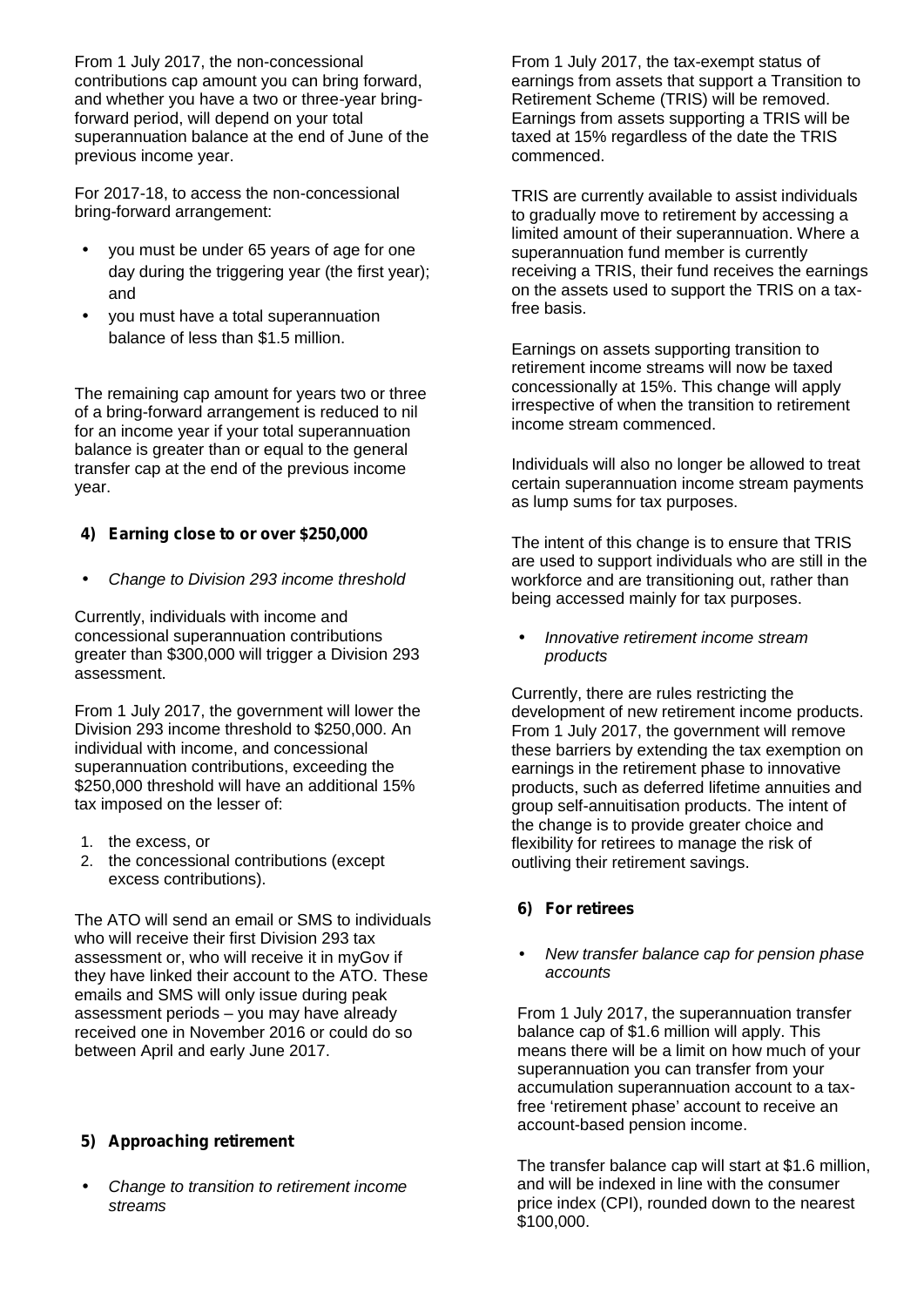Individuals will need to track their own individual transfer balance cap. The amount of indexation you are entitled to will be calculated proportionally based on your available cap space. Only the amount of remaining cap space is indexed. Individuals will not be entitled to indexation if they exceed their transfer balance cap. However, you will be able to make transfers into the retirement phase so long as you have not reached your transfer balance cap.

Retirement phase income streams that started before 1 July 2017 will be counted towards the transfer balance cap on 1 July 2017. New pension accounts starting from 1 July 2017 will count towards the transfer balance cap when they commence.

If you are currently in excess of your transfer balance cap, then you may have to remove the excess from the retirement phase account and pay tax on the earnings in excess of the cap.

Different tax rules will apply if you receive a capped defined benefit income stream as you usually cannot transfer or remove excess amounts from these pensions. These pensions are commonly provided by defined benefit funds, but may be provided by other funds, including some self-managed superannuation funds (SMSFs).

If you have to move assets out of your retirement phase account back into your accumulation account to be under the cap before 1 July 2017, capital gains tax (CGT) relief is available to your superannuation fund to reset the cost base(s) of these assets. CGT relief is available if your fund holds the assets between 9 November 2016 and 30 June 2017.

#### *Removal of the anti-detriment payment*

From 1 July 2017, the government will remove the 'anti-detriment' provision preventing superannuation funds from claiming a deduction in their own tax return for a top-up payment made as part of a death benefit payment where the beneficiary is the dependant of the person.

The top-up amount represents a refund of a member's lifetime superannuation contribution tax payments into an estate. Removing the ability of the superannuation fund to claim this deduction is intended to ensure consistent treatment of lump sum death benefits across all superannuation funds.

Superannuation funds may continue to claim a deduction for an anti-detriment payment as part of a death benefit if a fund member dies on or before 30 June 2017. The fund has until 30 June 2019 to pay the benefit. Funds cannot include

anti-detriment payments as part of a death benefit if the member dies on or after 1 July 2017.

#### *To do!*

These changes to superannuation are significant and will affect individual taxpayers differently, depending at what stage of working life individuals are at – low income earners or high income earners, in or out of the work force for the time being, nearing retirement or in retirement. Be 'SuperWise' – you should speak to your tax adviser to help determine how the changes impact on you, for example, whether you should take advantage of any of the changing caps now to top up your superannuation or reconsider how to plan for your retirement.

#### **New tools to check your superannuation entitlements**

The ATO has released three new tools you can use to work out if you are eligible to be paid superannuation contributions from your employer, and how much. There is also a tool to report employers failing to pay super contributions.

- The eligibility tool works out if you are entitled to super guarantee contributions.
- The **estimate tool** calculates your estimated superannuation guarantee amount, based on quarterly earnings.
- The complaint tool can be used to report employers who are not paying super contributions correctly.

## **Diverting personal services income to Self- Managed Superannuation Funds**

The ATO is currently reviewing arrangements where individuals (at, or approaching, retirement age) purport to divert personal services income to a self managed superannuation fund (SMSF) to minimise or avoid income tax obligations as described in **TA 2016/6** *Diverting personal services income to self managed superannuation funds*.

Under these arrangements, an individual performs services for a client. The individual does not directly receive any, or adequate, remuneration for the services they provide. Instead, the client is instructed to pay fees or remuneration for the service provided by the individual to a company, trust or other non-individual entity. The relevant nonindividual entity then distributes the income to a SMSF, of which the individual is a member, as a return on investment. The purported outcome of the arrangement is that the income is either exempt from tax or taxed concessionally rather than being subject to tax at the individual's marginal tax rate.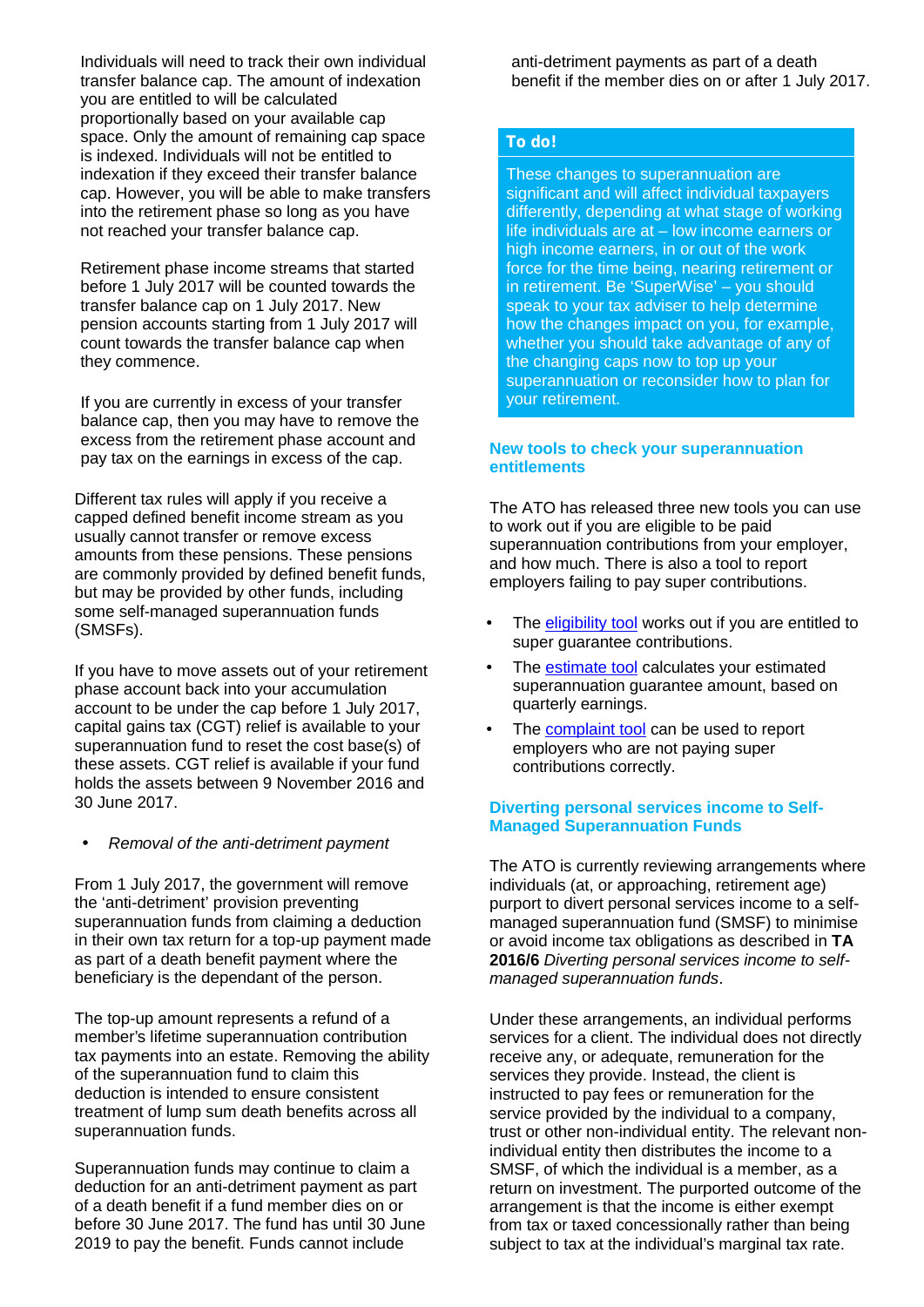The ATO is aware that there have been many superannuation changes since July 2016 including extensive superannuation reforms enacted in November 2016. SMSF trustees and advisors have been required to understand how those changes impact their funds and to address them.

The due date to contact the ATO in relation to TA 2016/6 has been extended to **30 April 2017.**

If you have an arrangement as described in TA 2016/6 or a similar arrangement, please contact the ATO (email:

**SMSFStrategicCampaigns@ato.gov.au** and put 'TA 2016/6' in the subject line, include the SMSF trustee name(s), contact details and a time that is convenient for the ATO to call you so that the ATO can work with you to resolve any issues in a timely manner, and minimise the impact on the you and the fund.

#### **Government cracking down on superannuation guarantee non-compliance**

On 25 January 2017, the Minister for Revenue and Financial Services, the Hon Kelly O'Dwyer MP, released a statement about the government's new multi-agency working group that will investigate and develop practical recommendations to deal with superannuation guarantee non-compliance.

Chaired by the ATO and comprising senior representatives from The Treasury, the Department of Employment, ASIC and APRA, the working group will identify the drivers of non-compliance, develop ways to improve compliance and policy options to ensure the law remains fit for purpose for Australia's \$2 trillion superannuation system.

The final report of the working group was due at the end of March. At the time of writing, the report was not available.

## *Tip!*

You should ensure your employer is paying the right amount of superannuation guarantee on your behalf. If you are unsure of what the correct amount should be, seek advice from your tax professional.

## **Credit and debit card, online selling, and ride sourcing data matching**

The ATO is collecting data from financial institutions and online selling sites as part of their data matching programs for credit and debit cards, online selling and ride-sourcing.

The data will include:

- the total amount of credit and debit card payments businesses received
- online sellers who have sold at least \$12,000 worth of goods or services
- payments made to ride-sourcing drivers from accounts held by the ride-sourcing facilitator.

The ATO matches this data with information they have from income tax returns, activity statements and other ATO records to identify any discrepancies.

## *Tip!*

If you need to correct a mistake you have made in your income tax return, you should talk to your tax agent.

## *Ride-sourcing data matching*

The ATO's ride-sourcing data matching program has been developed to address the compliance risk of the registration, lodgment and reporting of businesses offering ride-sourcing services as a driver. It is estimated up to 74,000 individuals (ride sourcing drivers) offer, or have offered, this service.

The ATO will request details of all payments made to ride-sourcing providers from accounts held by a ride-sourcing facilitator's financial institution for the 2016-17 and 2017-18 income years.

They will match the data provided by the facilitator's financial institution against our records. This will identify ride-sourcing drivers that may not be meeting their registration, reporting, lodgment and/or payment obligations.

Where the ATO is unable to match a driver's details against ATO records, they will obtain further information from the financial institution where the driver's account is held.

The protocol has been prepared to meet the requirements of the Office of the Australian Information Commissioner's *Guidelines on Data Matching in Australian Government Administration (2014)* (the Guidelines).

This will impact you if you offer ride-sourcing as a way to earn income.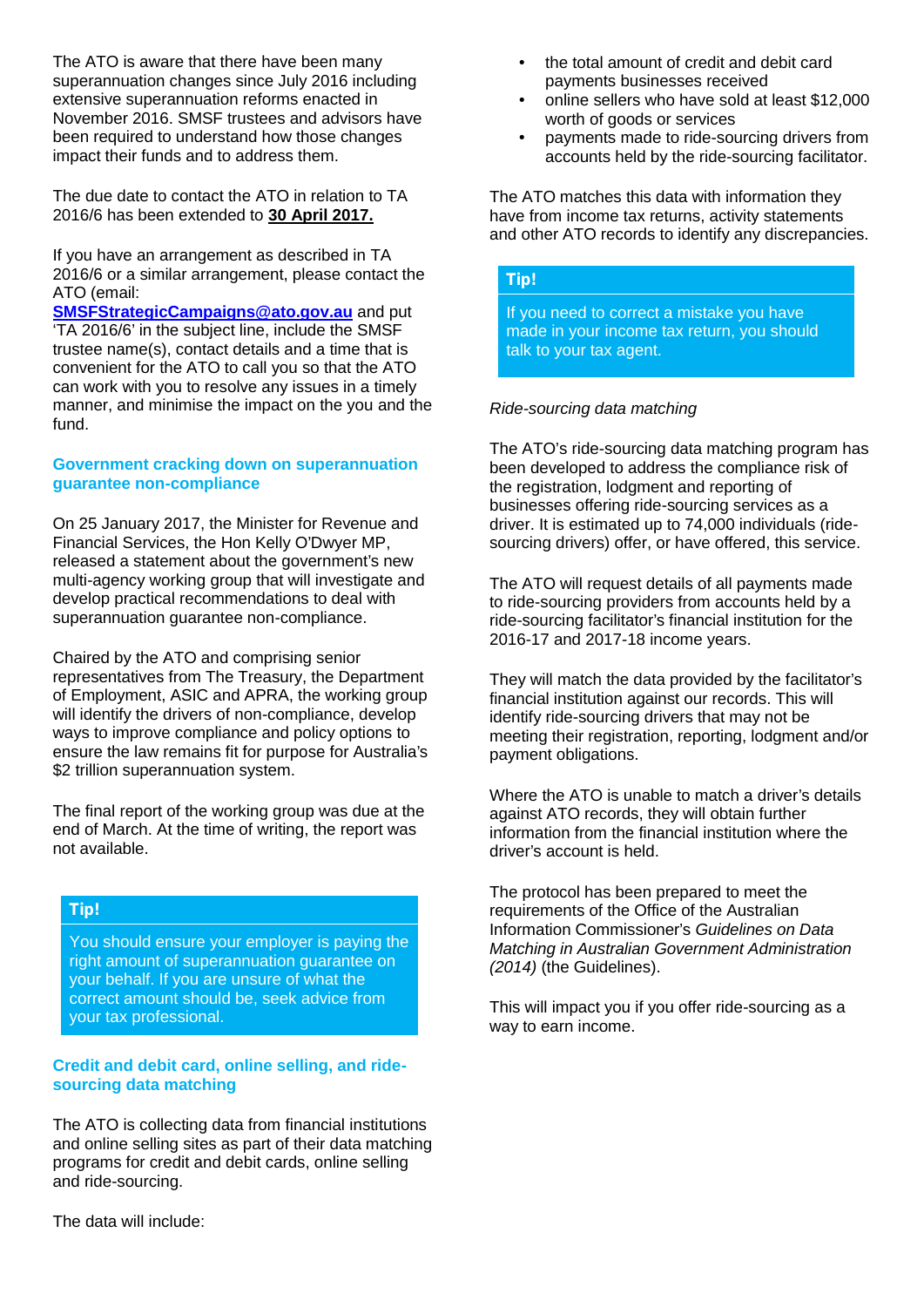## '**Black Economy' Taskforce**

On 14 December 2016, Minister for Revenue and Financial Services, the Hon Kelly O'Dwyer MP, **announced** that the government had established a taskforce to crack down on the 'Black Economy'. Ms O'Dwyer said, "While there is no single, internationally-agreed definition, typically, the 'black economy' refers to people who operate entirely outside the tax system or who are known to tax authorities but deliberately misreport their tax (and superannuation) obligations. The 'black economy' can also include those engaged in organised crime, including those who engage in the production and sale of prohibited goods."

The 'Black Economy' Taskforce, to be chaired by former chair of the B20 anti-corruption taskforce, Mr Michael Andrew AO, will provide an interim report to government by April 2017. Tackling the 'black economy' requires a whole of government approach and participants will include the Reserve Bank of Australia, the Australian Federal Police, ASIC, APRA, AUSTRAC, and the Departments of Human Services and Immigration.

The Taskforce will provide a final report in October 2017 which will include an overarching whole of government policy framework and detailed proposals for action to counter the 'black economy'.

## **Targeted amendments to Division 7A**

In the **2016-17 Budget**, the government announced it will make **targeted amendments** to improve the operation and administration of Division 7A of the *Income Tax Assessment Act 1936*.

The amendments will apply from 1 July 2018 and will introduce:

- a self-correction mechanism to assist taxpayers to rectify inadvertent breaches of Division 7A promptly;
- appropriate safe harbour rules to provide certainty and simplify compliance for taxpayers;
- simplified rules regarding complying Division 7A loans, including in relation to loan duration and the minimum interest rate; and
- a number of technical amendments to improve the integrity and operation of Division 7A and provide increased certainty for taxpayers.

The proposed changes draw on a number of recommendations from the Board of Taxation's postimplementation review into Division 7A.

#### *To do!*

This change may impact you if you have private loans from your business. In that case, you should seek advice from your tax professional.

## **ATO issues warning on contrived trust arrangements**

The ATO recently released Taxpayer Alert **TA 2016/12** cautioning against arrangements that minimise tax by creating artificial differences between the taxable net income and distributable income of closely held trusts.

Deputy Commissioner Michael Cranston said the ATO is investigating arrangements where trustees are engineering a reduction in trust income to improperly gain favourable tax breaks, or sometimes pay no tax at all.

The ATO identified these arrangements through ongoing monitoring and reviews by the Trusts Taskforce, and continues to look for these arrangements using sophisticated analytics.

The Trusts Taskforce was established in 2013 to undertake targeted compliance action against people involved in tax avoidance or evasion using trusts. Since this time, the ATO has raised \$772 million in liabilities and collected \$164.5 million. In addition to cash collected, assets of \$55 million have been restrained under proceeds of crime legislation.

## **Goods taken from stock for private use**

If you take items from your business' trading stock for your own use, make sure you include the value of these items as part of your business' assessable income.

To do this, you should record the actual value of the goods (excluding GST) or use estimates provided by the ATO if you are a sole trader or in a partnership. The ATO estimates are updated yearly and are available for the following industries:

- bakery
- butchery
- restaurant/café
- caterer
- delicatessen
- fruiterer/greengrocer
- takeaway food shop
- mixed business (including milk bar, general store and convenience store).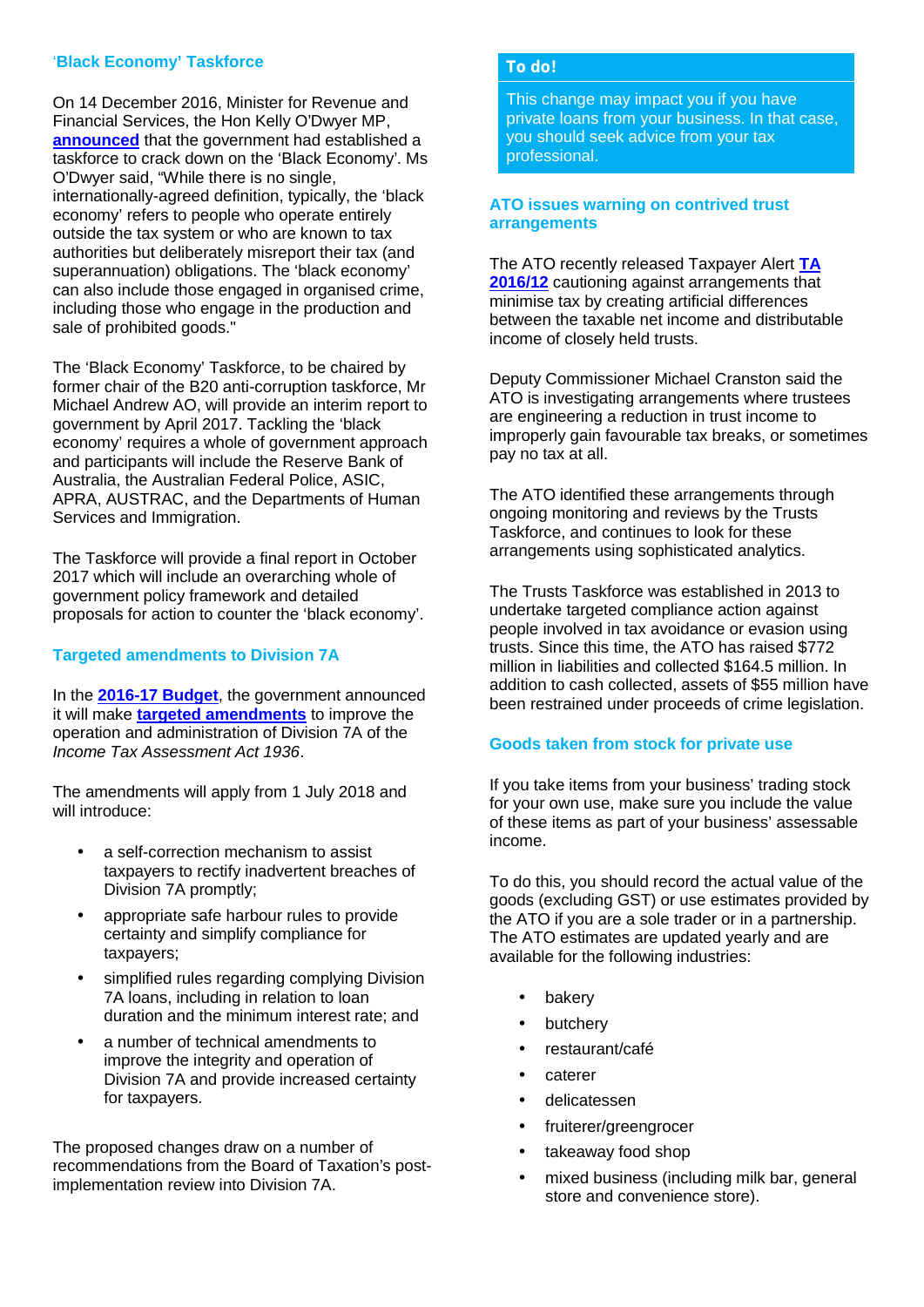For more information on amounts the ATO accepts as estimates and small business benchmarks, visit the ATO's website.

## *Note!*

Seek advice from your tax agent or adviser if you are unsure how to treat stock used for private purposes in your accounts for tax purposes.

## **GST matters**

*1. GST – applying to digital products and other services imported by consumers*

In the 2015-16 Budget, the government announced that the application of the GST will be extended to cross-border supplies of digital products and other services imported by Australian consumers.

This includes digital products such as streaming or downloading of movies, music, apps, games, e books as well as services such as architectural or legal services. Under the new law, overseas businesses will be required to pay GST on these sales from 1 July 2017.

If you have interactions with overseas businesses that supply digital products and services to Australian consumers, let them know they may be subject to the transitional rule for GST.

The transitional rule applies to businesses that:

- meet the registration turnover threshold of A\$75,000; and
- supply digital products and services before 1 July 2017 and continue after this date. The portion after 1 July 2017 is subject to GST.

A simplified system will be available on the ATO website from 1 April 2017 for these businesses to electronically register, lodge and pay GST.

#### *To do!*

Talk to your tax agent about the GST implications for you if goods and supplies you have been acquiring from an overseas business that you may have been using in your business become subject to GST.

# *2. GST on low value imported (physical) goods*

In the 2016-17 Budget, the government confirmed that from 1 July 2017, the GST will be extended to

low value imports of physical goods imported by consumers.

In summary, the reforms will:

- make supplies of goods valued at \$1,000 or less at the time of supply connected with Australia if the goods are, broadly, purchased by consumers and are brought to Australia with the assistance of the supplier;
- treat the operator of an electronic distribution platform as the supplier of low value goods if the goods are purchased through the platform by consumers and brought to Australia with the assistance of either the supplier or the operator;
- treat re-deliverers as the suppliers of low value goods if the goods are delivered outside Australia as part of the supply and the re deliverer assists with their delivery into Australia as part of, broadly, a shopping or mailbox service that it provides under an arrangement with the consumer;
- allow non-resident suppliers of low value goods that are connected with Australia only because of these amendments to elect to be a limited registration entity and as such access the simplified registration and reporting system; and
- prevent double taxation by making importations of goods non-taxable importations if the supply of the goods is a taxable supply only as a result of these amendments and notice is provided in the approved form.

A vendor registration model will be used where nonresidents with an Australian turnover of \$75,000 or more will be required to register and charge the GST.

At the time of writing, the *Treasury Laws Amendment (GST on Low Value Goods) Bill 2017* which contains this measure was sitting before Parliament.

## *3. When to charge GST (and when not to)*

i) When to charge GST

If you are registered for GST, most of the sales you make in Australia will include GST.

Sales which include GST (taxable sales) are:

- made for payment (monetary or other);
- made in the course of operating your business (including any capital assets sold); and
- connected with Australia.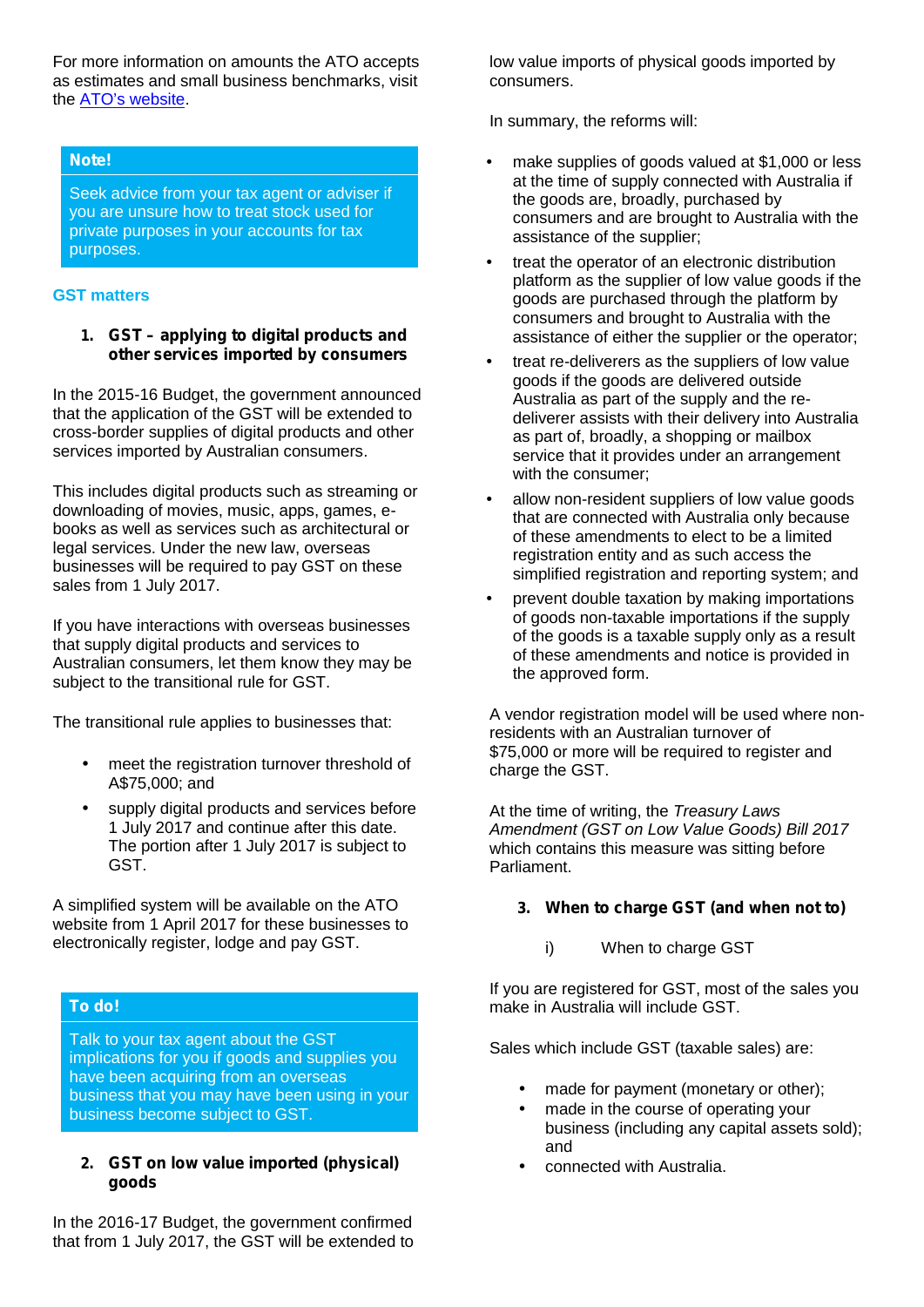For these taxable sales, you:

- include GST in the price;
- issue a tax invoice to the buyer;
- pay the GST you've collected when you lodge your activity statement.
	- ii) When not to charge GST

You do not include GST in the price of goods and services that are:

- GST free such as most basic foods, some education courses and health care products and services.
- Input taxed such as lending money and renting out residential premises.

## *4. Claiming GST credits – refresher*

You can claim a credit for any GST included in the price of goods and services that you purchase for your business and use to make either taxable or GST-free sales. This is called a GST credit.

You can't claim a GST credit for the GST included in the price of purchases you use to make your input taxed sales.

## *Note!*

Your tax agent knows when you can and can't claim GST credits. They will be able to ensure you put the right information into your activity statement and make the right claims for GST purposes.

## *5. Ride-sourcing and GST*

On 17 February 2017, ride-sourcing company Uber lost its battle with the ATO over whether its drivers have to pay 10% GST on their earnings.

In a judgment handed down by the Federal Court, it was ruled that ride-sourcing is considered to be taxi travel and Uber will therefore need to pay GST on travel.

If you earn income through providing ride-sourcing services, you need to:

- keep records
- have an Australian business number (ABN)
- be registered for GST, regardless of how much you earn
- lodge business activity statements (BAS)
- pay the GST portion of the full fare received from passengers for each trip you provide
- include your income from ride-sourcing in your income tax returns.

Drivers are also entitled to claim income tax deductions and GST credits (for GST paid) on expenses (you may need to apportion these so you only claim amounts relating to providing ride sourcing services).

The ATO's data matching activities will identify if you provide ride-sourcing services. If you do, you may receive a letter from them explaining your tax obligations.

# **Foreign resident capital gains withholding**

New rules apply to vendors disposing of certain taxable Australian property under contracts entered into from 1 July 2016. A 10% non-final withholding will be applied to these transactions at settlement.

Australian resident vendors selling real property will need to obtain a clearance certificate from the ATO prior to settlement, to ensure they don't incur the 10% non-final withholding.

This new withholding legislation assists the collection of foreign residents' Australian tax liabilities. It imposes an obligation on purchasers to withhold 10% of the purchase price and pay it to the ATO, where a vendor enters into a contract on or after 1 July 2016 and disposes of certain asset types (or receives a lease premium for the grant of a lease over Australian real property).

The foreign resident vendor must lodge a tax return at the end of the income year, declaring their Australian assessable income, including any capital gain from the disposal of the asset. A tax file number (TFN) is required to lodge a tax return; they will need to apply for a TFN if they don't have one. The vendor may claim a credit for any withholding amount paid to us in their tax return.

- Australian resident vendors can avoid the 10% withholding by providing one of the following to the purchaser prior to settlement:
	- o for Australian real property, a clearance certificate obtained from the ATO
	- o for other asset types, a vendor declaration they are not a foreign resident.
- Foreign resident vendors may apply for a variation of the withholding rate or make a declaration that a membership interest is not an indirect Australian real property interest and therefore not subject to withholding.

Purchasers must pay the amount withheld at settlement to the Commissioner of Taxation.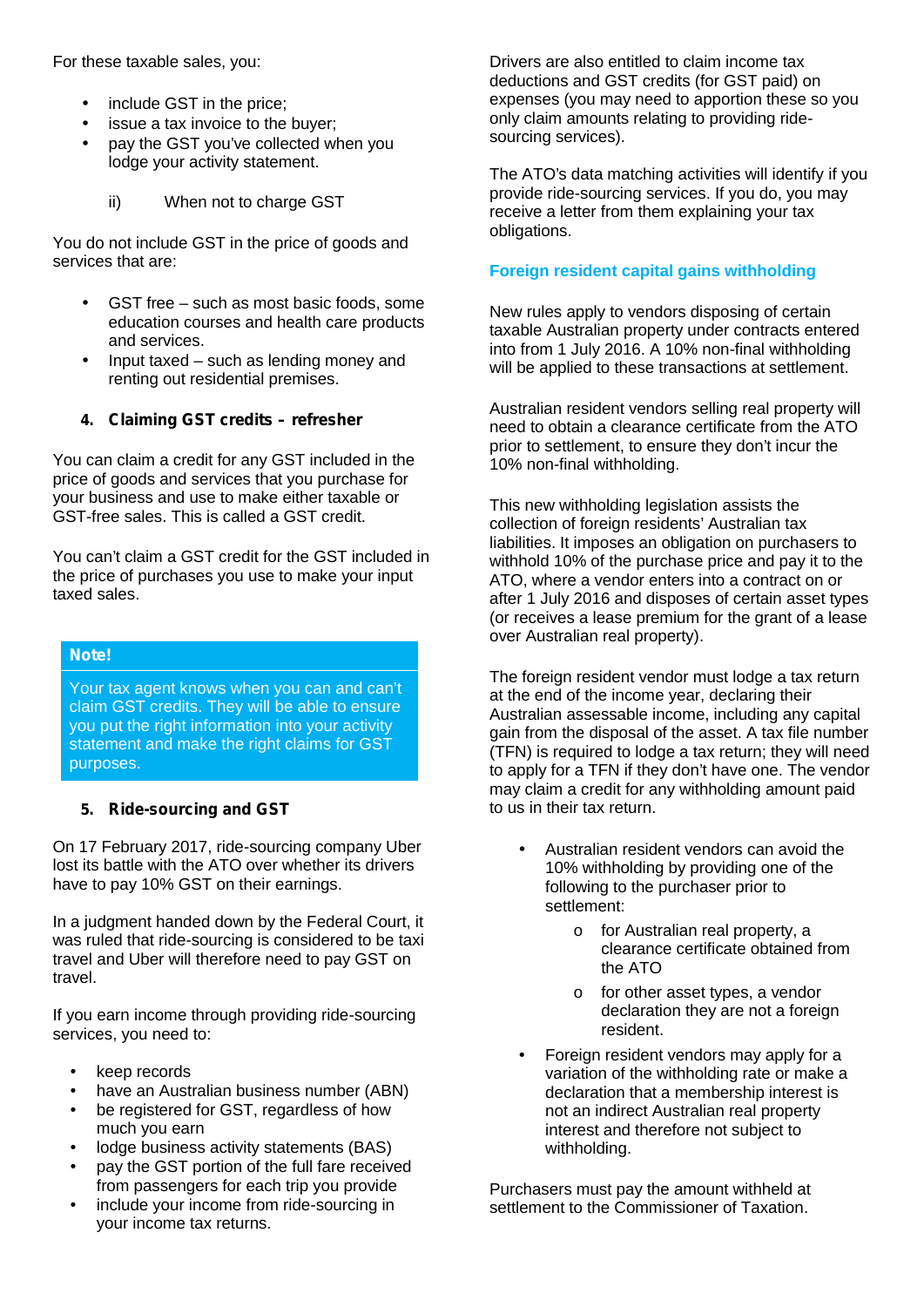#### *Note!*

If you are buying or selling property and a foreign resident party is involved in the transaction, talk to your tax agent to ensure you meet your tax obligations in relation to this transaction.

#### **Working holiday makers**

From 1 January 2017, the first \$37,000 of a **working holiday maker's** income is taxed at 15%, with the balance taxed at ordinary rates.

The tax on any departing Australia superannuation payment made to working holiday makers after 1 July 2017 has also increased to 65%.

A person is a working holiday maker if they have a visa subclass 417 (Working Holiday) or 462 (Work and Holiday).

When they lodge an income tax return, the ATO will work out how much tax they should have paid. If they have paid too much, the ATO will give a refund. If they have not paid enough, the ATO will send the working holiday maker a bill.

#### *a) Employer registration*

Employers employing working holiday makers must be registered.

Once an employer is registered, a withholding rate of 15% applies to the first \$37,000 of a working holiday maker's income. From \$37,001, normal foreign resident withholding rates apply.

If an employer does not register, they must withhold tax at 32.5% for the first \$37,000 of a working holiday maker's income. From \$37,001, normal foreign resident withholding rates apply. Penalties may apply to the employer for failing to register.

#### *b) Change in tax rate for super payments to working holiday makers*

From 1 July 2017, departing Australia superannuation payments (DASPs) made to working holiday makers (WHMs) will be taxed at 65%.

If an individual holds or has held a 417 (Working Holiday) or 462 (Work and Holiday) visa, they are classified as a WHM.

This change is related to a new income tax rate for WHMs which was introduced by the Australian government in December 2016. Payments made before 1 July 2017 will be taxed at the current rate, which is 38% for a taxed-element. Employers of

working holiday makers will need to be aware of their relevant obligations.

#### *To do!*

If you are a working holiday maker, you should seek the advice of a tax professional to ensure you have been taxed correctly.

#### **Deductions – current matters**

#### *1. Deductions – what the ATO is paying extra attention to*

The ATO has been paying extra attention to people claiming higher than expected deductions during TaxTime 2016.

Individuals should make sure their claims for workrelated expenses are right by using the series of occupation guides or other general advice available on the ATO website, which help people in specific industries understand and correctly claim the expenses they may be entitled to.

If you use myTax to lodge your return, your claims are compared with the claims of taxpayers in similar occupations and with similar income, giving you a real-time warning if your claims are unusually high in comparison.

You can visit the ATO to learn more about **work related expenses** and the **occupation guides**. However, it is best to seek the advice of a tax professional if you are unsure what deductions you are entitled to or how much you can claim.

#### *2. Keeping track of deductions made easy*

The ATO's **myDeductions tool** in the ATO app can help you keep track of your work-related expenses, car trip data, gifts and donations. You can record your expenses on the go using your phone or device. Come tax time, you can then email your deductions file to your tax agent to review, who can then advise you on your claims and lodge your tax return.

You can also keep the file on record in case you need it later. If you use the upload feature in the app, your tax agent can access your data via the Practitioner Lodgment Service and check it before lodging.

#### *3. Work-related travel expenses not deductible*

**Re Reany and Commissioner of Taxation [2016] AATA 672**